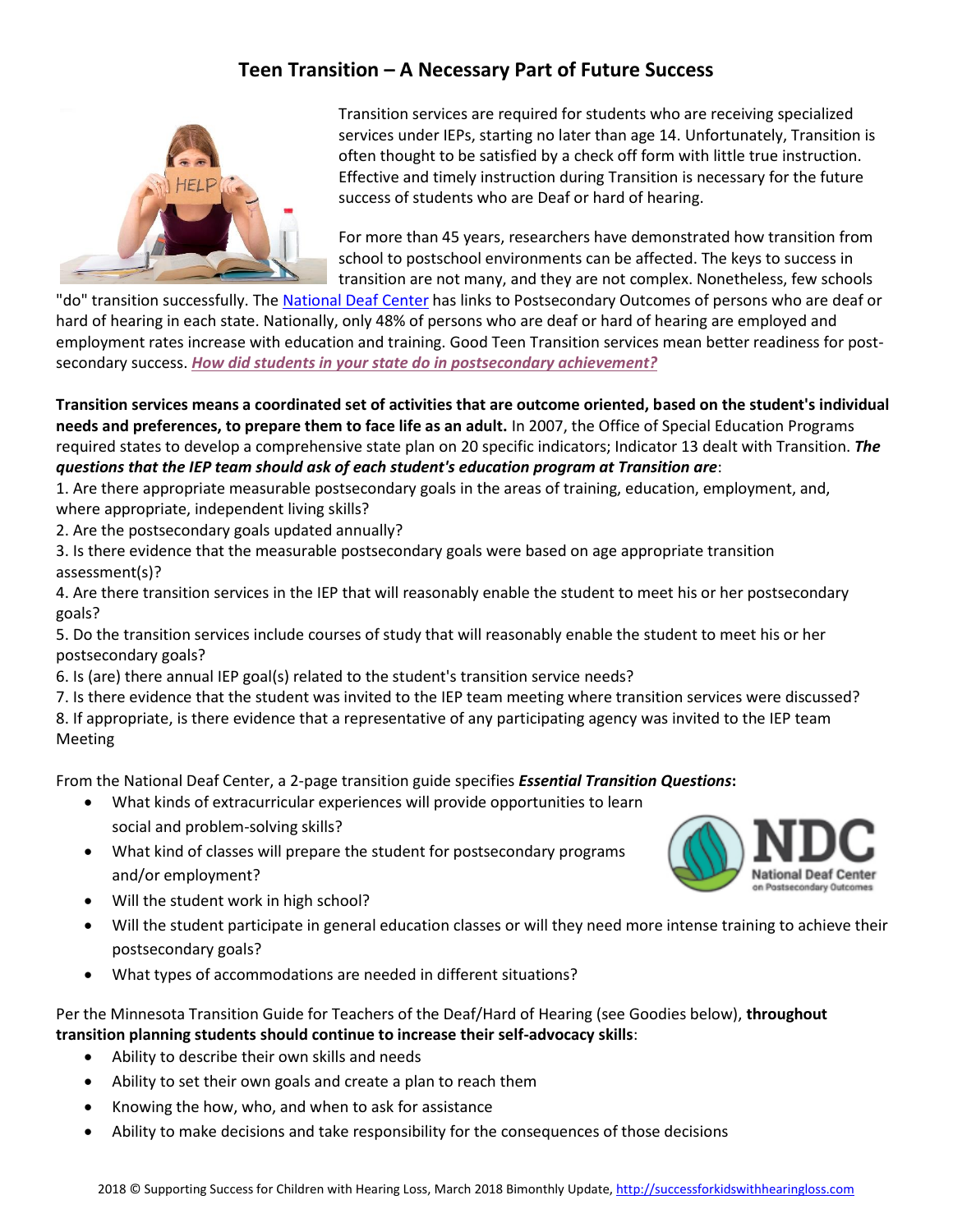## **TEACHING TRANSITION SKILLS**

- 1. Refer to **[C.O.A.C.H.](https://successforkidswithhearingloss.com/product/c-o-a-c-h-self-advocacy-transition-skills-for-secondary-students-who-are-deaf-or-hard-of-hearing/)** for specifics on how to work with tweens and teens to teach these skills! Self-advocacy skills are taught beginning in preschool through grade 4, switching to problem-solving for self-determination by age 12. If you only teach selfadvocacy without teaching problem-solving for self-determination you are doing only half the job! See the [self-advocacy webpage](https://successforkidswithhearingloss.com/for-professionals/self-advocacy-skills-for-students-with-hearing-loss/) for more information on skills and age expectations.
- 2. The **[Ida Institute](https://idainstitute.com/toolbox/)** has free Transition Management resources to enhance teaching tweens and teens
	- a. [Telecare for Teens and Tweens](https://idainstitute.com/toolbox/telecare_for_teens_and_tweens/) assist students in formulating questions for their audiologist, describing their hearing loss to others, getting family members involved in supporting communication needs, learning communication strategies, and learning how to self-manage their hearing loss.
	- b. [Transitions Management](https://idainstitute.com/toolbox/transitions_management/get_started/) is a suite of materials, including nice videos, that relate to different transition periods in the life of the child with hearing loss. Check out the *[Being a Tween](https://idainstitute.com/toolbox/transitions_management/get_started/9_12_years/)* and *Being [a Teenager](https://idainstitute.com/toolbox/transitions_management/get_started/12_18_years/)* videos and the other welldesigned materials this extensive website has to offer. Although the videos feature British children, they are captioned and provide a rich resource for discussion and learning.
	- c. **12 free lessons for teens on legal rights, self-advocacy, personal and interpersonal skills**. Thanks to Dr. Kris English for making her e-book, *Self-Advocacy for Students who are Deaf or Hard of Hearing* freely available on the SSCHL website. Scroll to the bottom of the [self-advocacy webpage](https://successforkidswithhearingloss.com/for-professionals/self-advocacy-skills-for-students-with-hearing-loss/) to access each of these lessons

**Communication skills and access to communication are critical to success in employment settings**. Being well versed in communication strategies to support successful interactions is an important skill that needs to be further honed during the transition years. Transition-aged students should have a good understanding of their hearing loss and have practiced explaining its impact in preparation to do so with an employer or coworkers. Other communication skills include:

- sharing communication strategies that were previously successful in other settings,
- showing employer inexpensive options for making environmental cues visible,
- asking available resources to offer deaf awareness training for employers, and
- knowing about and communicating workplace accommodations.

In addition to meeting academic requirements, students need to have strong self-advocacy, time-management, money management, and independent living skills to be successful in postsecondary settings. By using the Postsecondary Competency Skills Checklist (see Goodies below), IEP teams can help the students evaluate their readiness for postsecondary settings.

## **Transition for students who are "low functioning deaf"**

In 1999, an estimated 2000 students in the US who were deaf or hard of hearing were identified by state vocational counselors as "low functioning deaf." This term is defined as having reading levels under second grade, low math, reading and other subjects (second to fourth grade), and/or have a secondary disability. These students drop out of school at a higher rate than other students with hearing loss. They require a much greater emphasis on vocational and independent-living skills than is now provided in most secondary schools. Read the article by Bowe, below, for more information. With many similarities to programs for higher functioning students, **transition programs for lower functioning students with hearing loss should include:**

• training students in job-specific skills, preferably on site



idainstitute THE HEARING CO-OPERATION